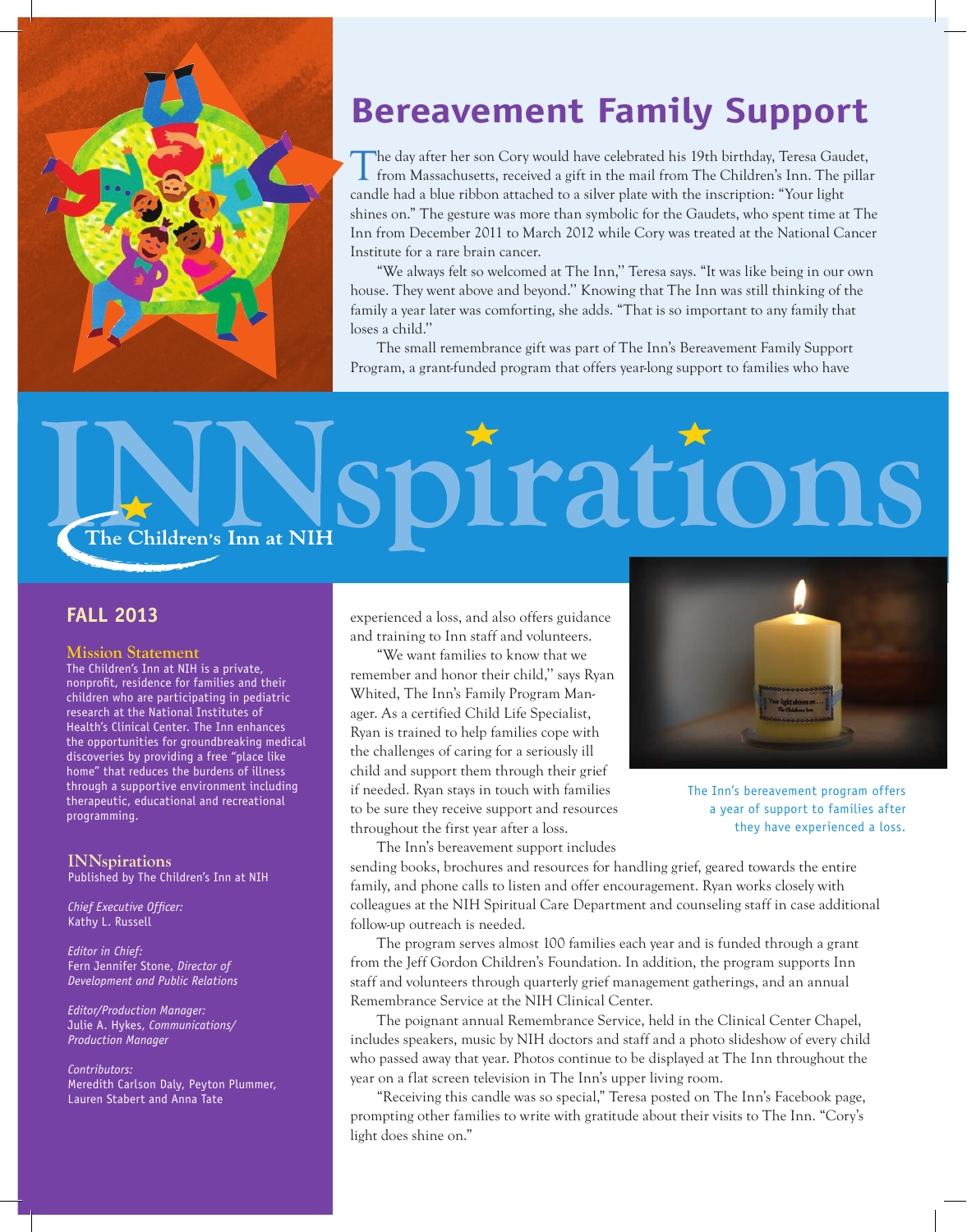# **INNspirational PEOPLE**



Inn resident Hope Vivian enjoys her monthly trips to The Inn, where she can get away from some of the stresses of college and catch up with Inn friends she's made during past visits.



Inn resident Dewayne Johns enjoyed a great day away from the hospital, on the links at the Sixth Annual Children's Golf INNvitational.

# Meet Inn Resident Hope Vivian

Although she usually travels to The Inn alone, 19-year-old Hope Vivian from Fort Collins, Colorado, has no trouble making friends with other residents. Hope has been coming to The Inn once a month since February 2013 to take part in a research study at the National Institute of Arthritis and Musculoskeletal and Skin Diseases (NIAMS) at the National Institutes of Health (NIH). However, she has been involved with the NIH for three years.

When Hope was 16, her younger sister Hannah, then 12, was diagnosed with Behcet's Disease—an autoimmune disease in which the immune system attacks the body, often causing ulcers. It took a year for Hannah to be diagnosed, but when Hope started presenting similar symptoms a few months later, she was quickly diagnosed with the same disease. Soon after, both sisters began taking part in a natural history study at the NIH. There is no known singular cause of the disease, but Hope and Hannah brought an interesting genetic perspective to the study, since the disease is usually seen outside of the U.S., often in the Middle East.

After repeated hospital stays back home and trying three different medications with no success, Hope began participating in a different study at the NIH earlier this year. She is one of five patients enrolled in the study, which lasts a year and involves a trial of the immunosuppressive drug Anakinra. Hope takes two shots of Anakinra a day, and it is the only medication that she has responded to. "This is the best I've been doing in two years," she says.

Although her sister has the same diagnosis, the two have very different experiences with the disease. Hannah's ulcer outbreaks occur two to three times a year and always present the same symptoms. While her outbreaks are severe, resulting in several-day hospital stays for Hannah each time, her treatment is sufficient and doctors do not believe she needs an immunosuppressive medication. Hope's symptoms, however, are never uniform and her outbreaks occur more frequently.

Hope is grateful for her involvement with the NIH. "It has inspired me," she says. "I get the chance to help other Behcet's patients and my sister." Hope is a molecular biology major at the University of Colorado and plans to go to medical school after college.

# Sixth Annual Children's INNvitational

The Sixth Annual Golf INNvitational hosted 127 golfers at Lakewood Country<br>Club in Rockville, MD on Monday, June 3. Golfers enjoyed lunch on the terrace before playing a full round of golf, followed by a cocktail reception, dinner, awards ceremony, and silent and live auctions. Thanks to the generous support of Diamond Sponsor TerpSys, Inn residents Dewayne Johns and Paul Patterson from Pennsylvania were able to participate in the day's activities.

Special thanks to the planning committee, all volunteers, and the generous sponsors who made the tournament possible: Booz Allen Hamilton, TerpSys, CA Technologies, GlobalNet Services, Inc., Ketchum, Porter Novelli, Russ Reid, Fleishman-Hillard, Washington Speakers Bureau, Grey Goose, The Hill Group, and Red River. Save the date for the seventh annual INNvitational on June 2, 2014. For more information, contact Lauren Stabert at lauren.stabert@nih.gov.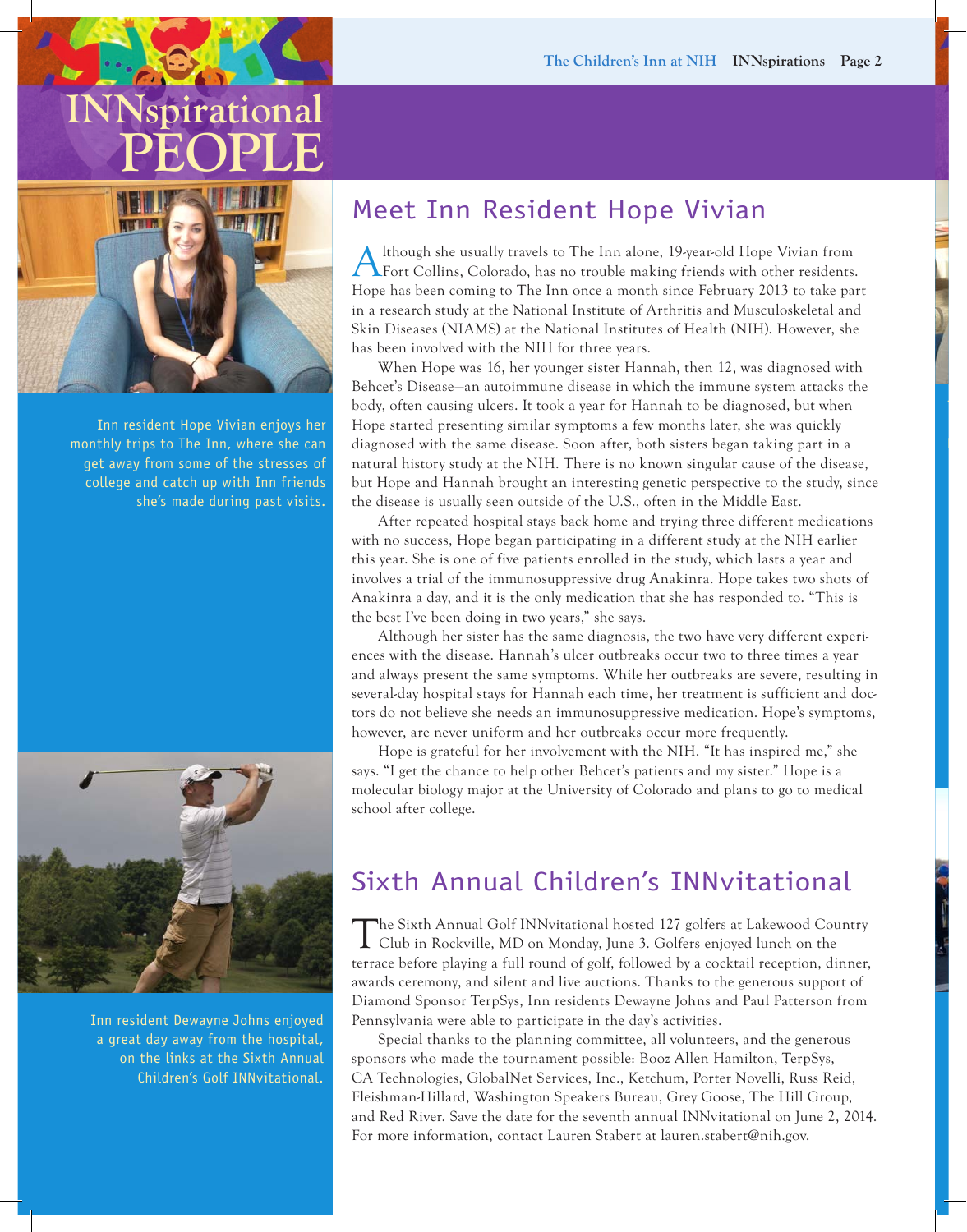

Thursday morning Welcome Desk volunteers Randi Evans (left) and Helen Wing (right) have enjoyed working together for the past decade to help Children's Inn families.

# Volunteers Get More Than They Give

For nearly a decade, Helen Wing and Randi Evans have been "working" the Welcome Desk shift at The Children's Inn at NIH every Thursday morning. The cheery and cheeky duo greets families as they enter The Inn. With their wry sense of humor and bickering style, the two women keep Inn staff, families—and themselves—laughing their way through tough times.

Randi, 75, originally from Norway, has learned her way around the area and is quick with a travel tip for navigating DC. "Count the syllables in the street names,'' Randi informs her sidekick Helen. "Van Ness Street, two syllables, is closer to downtown DC than Chesapeake, three syllables," she adds. "Is that some kind of Norwegian folklore?" Helen, 73, teases, in her strong Brooklyn drawl.

"We're like the Bickersons," Helen explains to a mom at the front desk, referring to the 1950s radio show. "You're too young to remember that show," Helen tells the mom, who is staying at The Inn while her seriously ill son receives cancer treatments at the National Cancer Institute. "That's before my time too," Randi chimes in. "You always lie," Helen laughs. "Well, it was before I came to this country," Randi replies. The two of them chuckle and so does the mom.

Randi and Helen are among a group of more than 200 dedicated volunteers at The Inn. Randi found The Inn a decade ago and has been working with Helen ever since. "After my husband died, I needed a reason to get up in the morning," she says. Randi, who owned "Randi's Bouquet," a florist in Rockville, is retired and lives in Bethesda.

"The kids and families are so inspiring," says Helen, who worked in retail and lives in Potomac. "Yes, the kids are ill, but they make us feel better," Randi says. "They're so resilient." Randi then turned to Helen with a serious face and added, "Wow, that was a big word for me." Helen nodded, "Yes and you used it correctly." And they're chuckling with families who are on their way to treatment.



Runners participate in the Shulman Rogers 5K race to benefit The Inn. The race was part of the company's year of giving back anniversary celebration.

# Shulman Rogers: A Year of Giving Back

Potomac-based law firm Shulman, Rogers, Gandal, Pordy & Ecker commemo- $\mathsf{\mathsf{L}}$  rated forty years of continuous growth by kicking off an entire year of giving back to the same community where the company prospered. Team members chose several area nonprofits to benefit from monthly philanthropic initiatives, and over the course of twelve months, the 95-attorney firm held a blood drive, constructed housing for the homeless, planned a bowl-a-thon, served meals in a soup kitchen, and much more. On April 6, the "season finale" of the firm's yearlong campaign, was a USATF-certified 5K race benefiting The Children's Inn. Nearly 200 runners competed and \$34,000 was donated to The Inn. In addition to the race, the company organized a short Children's Fun Run and public celebration in front of the Park Potomac building where the Shulman Rogers office is located. DC-area radio station Hot 99.5 FM played music and made announcements, and prizes were awarded to the top finishers. Several Children's Inn staff members ran in the race, taking advantage of the opportunity to exercise while raising funds and awareness of The Inn's mission and programs. Thanks to Shulman Rogers, the race sponsors, and the many employees and volunteers who made the event possible.